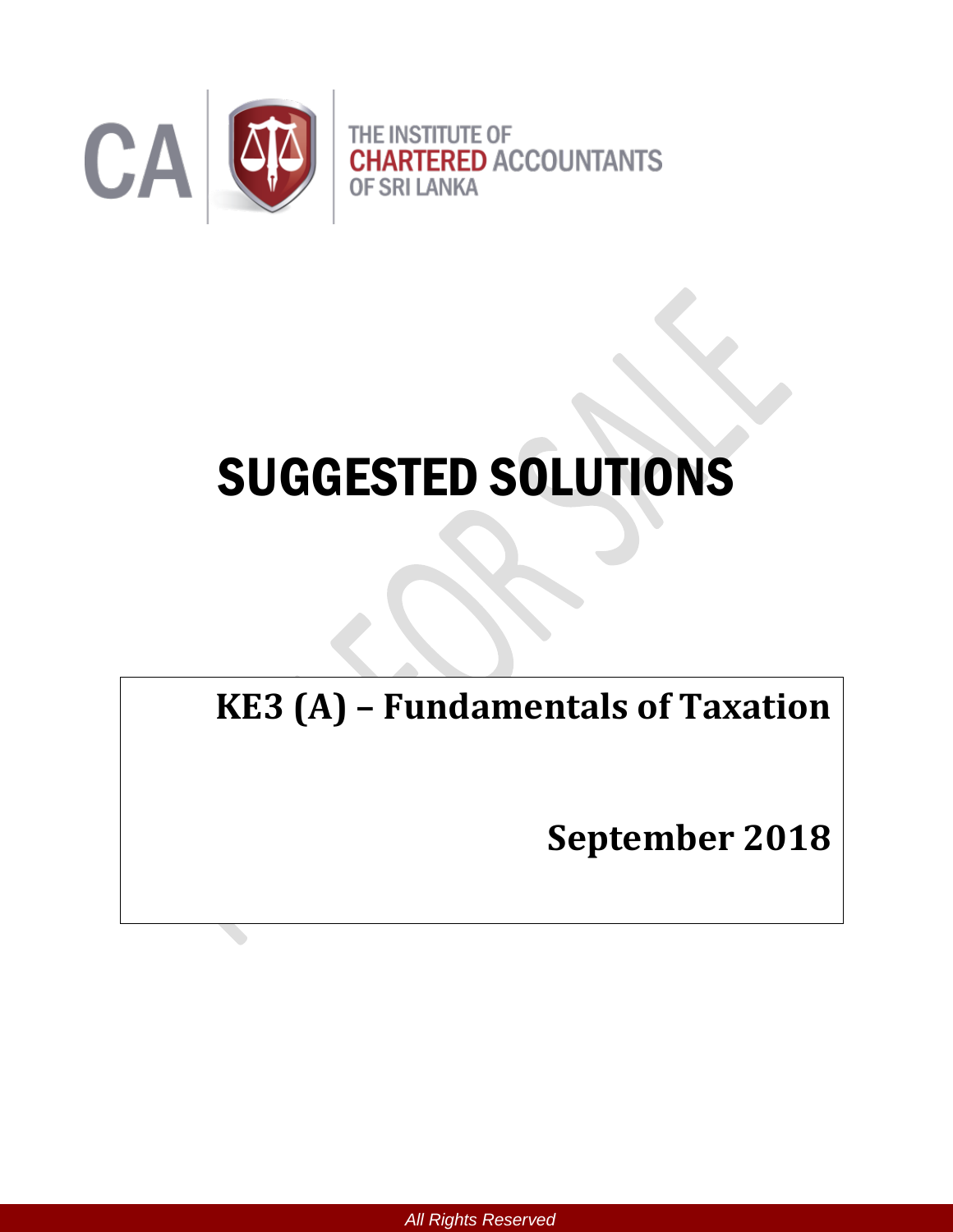# **SECTION 1**

#### **Answer 01**

1. (a)

1.1

#### **Relevant Learning Outcome/s: 2.1.2**.

Explain the "chargeability" of income tax to a "person" under the "charging section" of the Inland Revenue Act.

Study text reference: Page 18-19

**Correct Answer : D**

#### 1.2

#### **Relevant Learning Outcome/s: 2.2.1.**

Calculate "statutory income" from a small or medium-scale" trade, business, profession or vocation taking into consideration "allowable and disallowable expenses, capital allowances" and disposal of capital assets.

Study text reference: Page 29-37,55

**Correct Answer : A**

1.3

# **Relevant Learning Outcome/s: 3.1.5.**

Explain the tax liability of a company on distributions.

Study text reference: Page 95

**Correct Answer : A**

1.4

#### **Relevant Learning Outcome/s: 4.3.1**

State the interpretations for tax purposes of the following terms , person, child, trade, business, executive officer and precedent partner

Study text reference: Page 116

**Correct Answer : C**

#### 1.5

#### **Relevant Learning Outcome/s: 5.1.1**

Explain the applicability of VAT to small and medium-sized businesses along with the registration "threshold".

Study text reference : Page 122

#### **Correct Answer : B**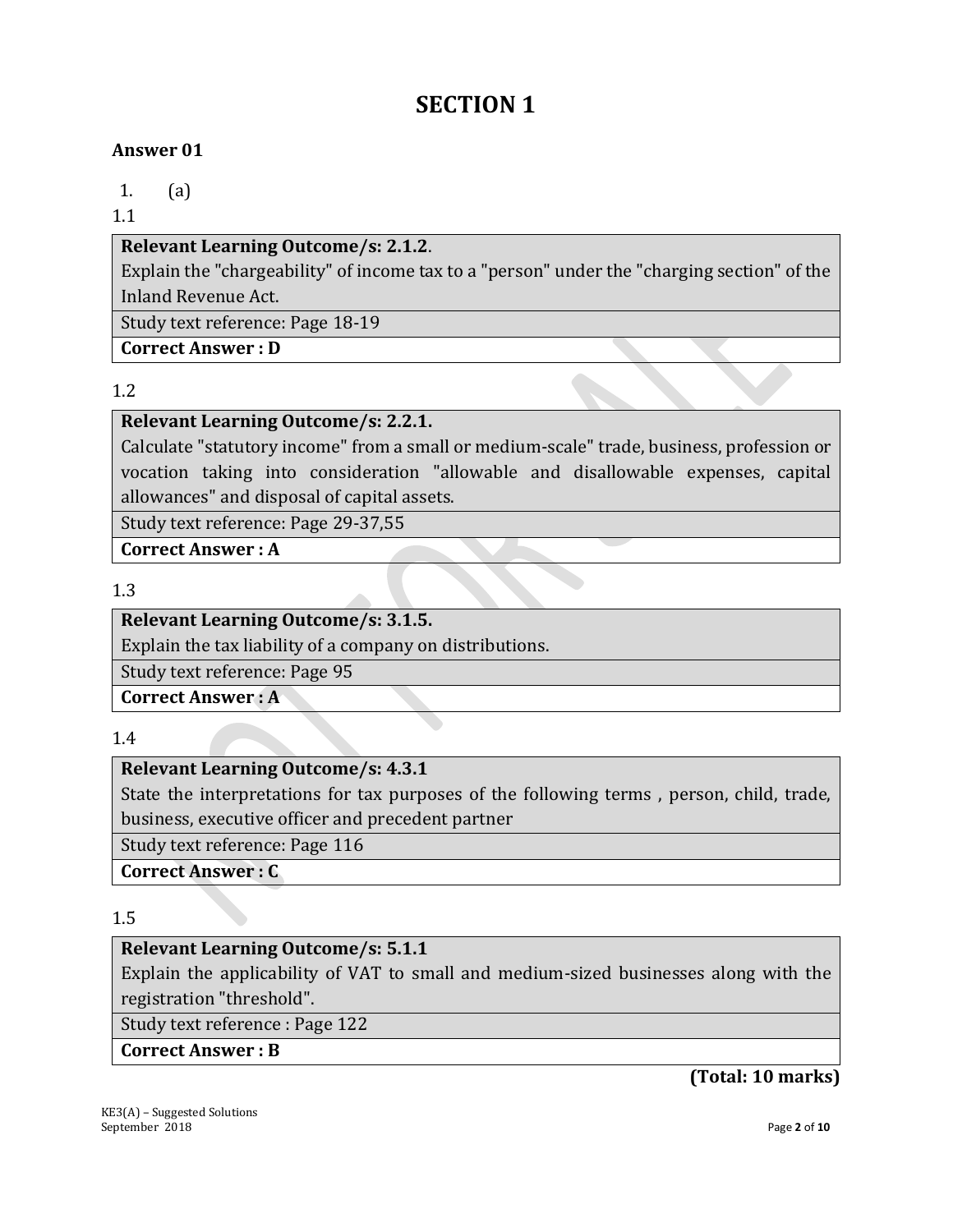1. (b)

#### 1.6

| <b>Relevant Learning Outcome/s: 1.2</b>                                    |
|----------------------------------------------------------------------------|
| Tax System in Sri Lanka                                                    |
| Study text reference: Page 9                                               |
| <b>Correct Answer:</b>                                                     |
| 1. Department of Inland Revenue<br>(Any one of the following)              |
| Income Tax, Value Added Tax, Nation Building Tax, Economic Service Charge, |
| Stamp Duty under Stamp Duty (Special Provisions) Act                       |
| 2. Provincial Departments of Revenue<br>(Any one of the following)         |
| Betting Tax, Lottery Tax, Stamp Duty, Mineral Tax, Prize Competition Tax   |
| 3. Department of Customs                                                   |
| Taxes on imports and exports                                               |
| 4. Department of Excise                                                    |
| <b>Excise Duty</b>                                                         |

#### 1.7

# **Relevant Learning Outcome/s: 4.2.2**

List the characteristics of a valid appeal and the steps of an "appeal settlement"

Study text reference: Page111

#### **Correct Answer:**

- 1. If he is dissatisfied with determination of the Commissioner General, he may appeal to the Tax Appeal Commission
- 2. If the appellant or the Commissioner General of Inland Revenue is not satisfied with the decision of the Tax Appeals Commission**,** either party may request the Commission, to commence a case, to obtain the opinion of the Court of Appeal on questions of law.
- 3. The next stage of appeal is to the Supreme Court. The decision of the Supreme Court would be final**.**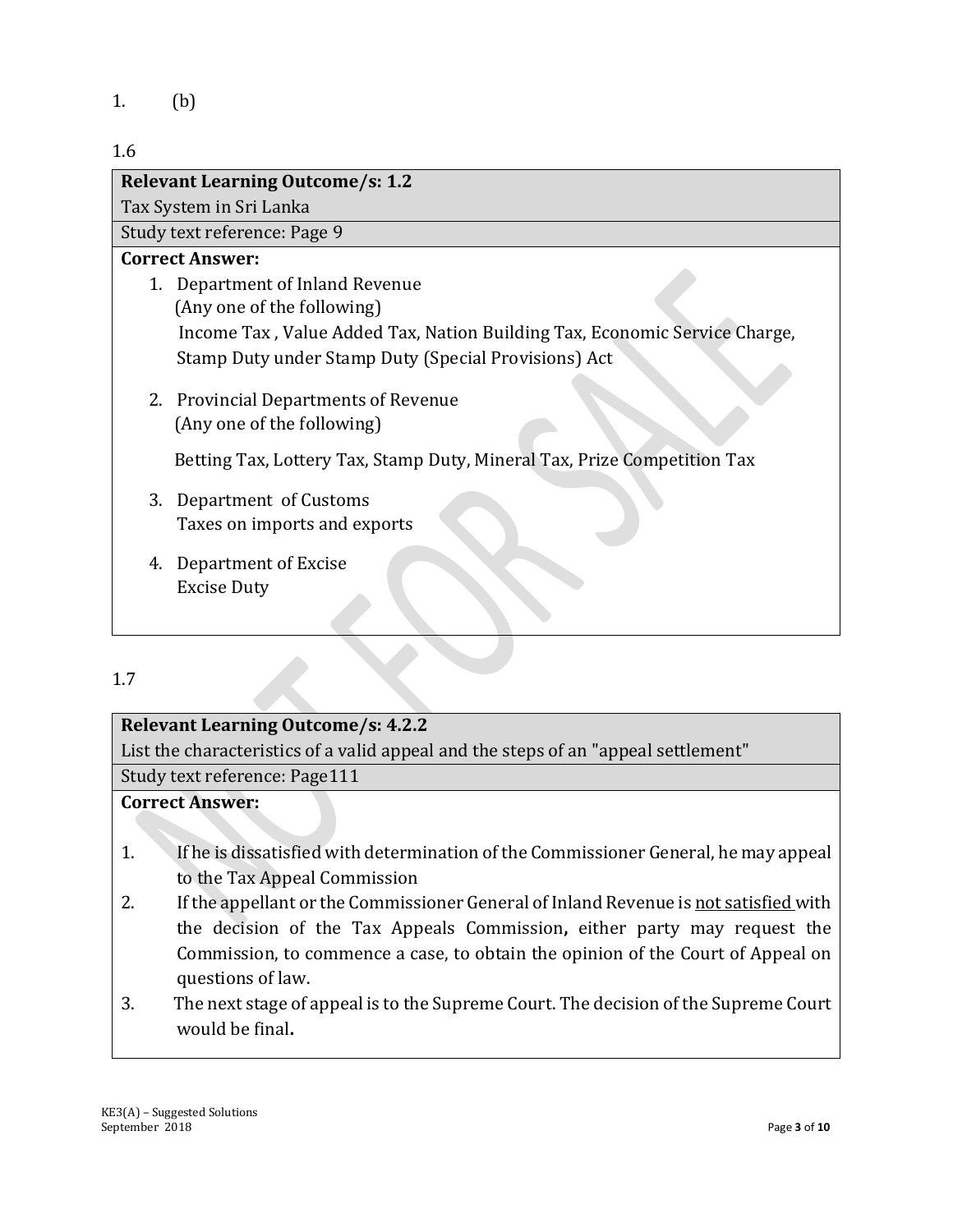#### **Relevant Learning Outcome/s: 4.4.5.**

List recovery action available under the Inland Revenue Act

Study text reference: Page 114

#### **Correct Answer:**

#### **(Any two of the suggested answers given below)**

- 1. Appoint a Tax Collector and recover tax by seizure and sale of movable property.
- 2. Take steps to collect tax from seizure and sale of immovable property, through District Court.
- 3. Take action before a Magistrate's Court, which can collect taxes as fine.
- 4. Issue notices to the following parties requesting them to pay such moneys directly to The Commissioner General.
	- Debtors
	- Any person holding money of the defaulter (including banks)
	- Any person holding money on account of some other person, to be paid to the defaulter.
	- Any person who has authority from the other person to pay money to the defaulter.
- 5. A person can transfer immovable property to the government in lieu of tax, if the Commissioner General so approves.
	- Issue notice to recover dues from the Employer.
	- In case of liquidation or bankruptcy, claim from the Liquidator, etc.

The Commissioner General can take action under more than one provision, if he believes that it is appropriate.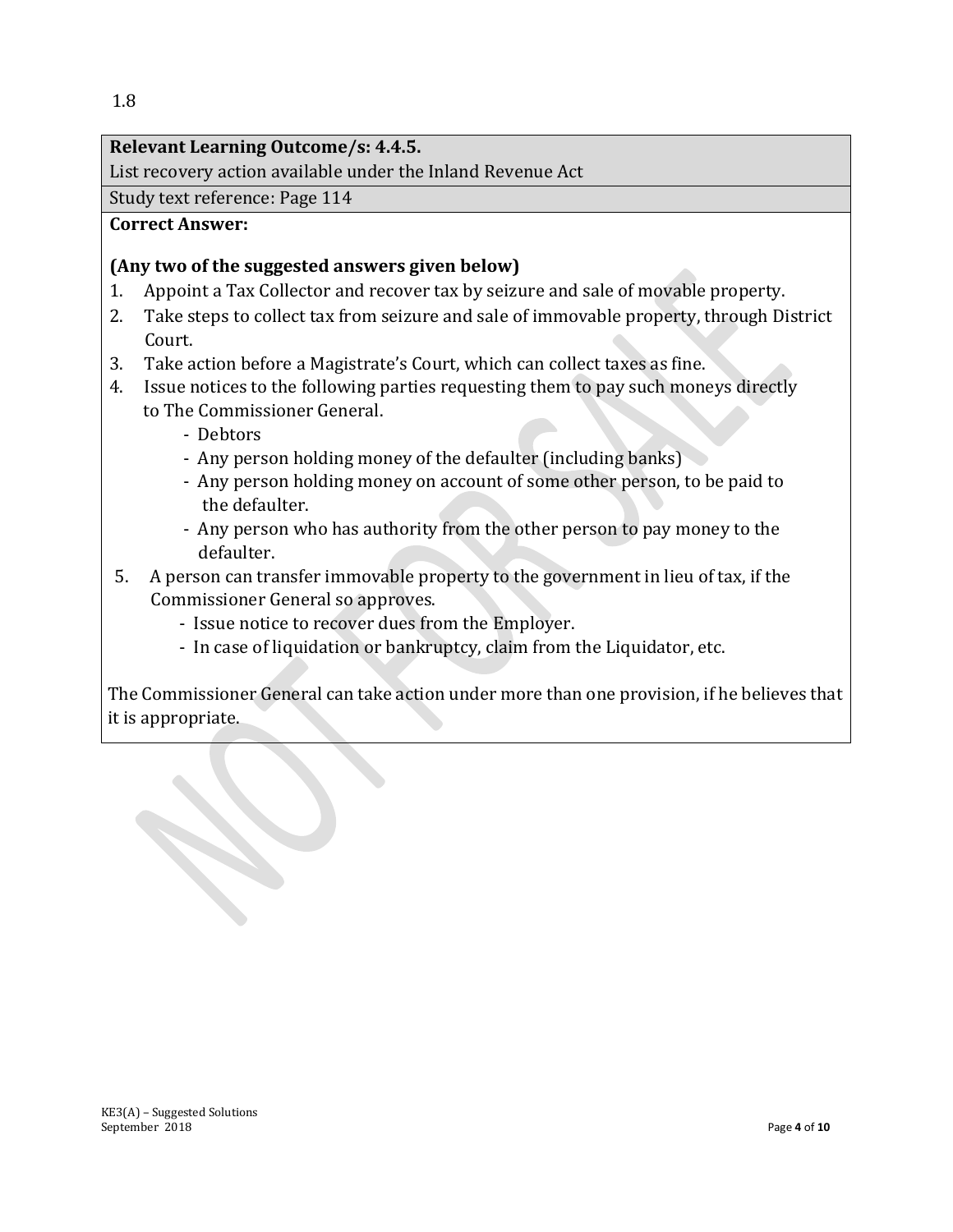#### **Relevant Learning Outcome/s: 5.1.4.**

Explain the due dates of payment and submission of returns.

Study text reference: Page 129

#### **Correct Answer:**

In terms of section 26 of the Value Added Tax Act, Manufacturers are required to make monthly payments to the Department of Inland Revenue on or before the 20th of the subsequent month.

Accordingly,

October 2017 payment has to be made on or before November 20th 2017.

November 2017 payment has to be made on or before December 20th 2017.

December 2017 payment has to be made on or before January 20th 2018.

VAT return for the quarter ended December 31, 2017 has to be filed on or before January 31, 2018

1.10

#### **Relevant Learning Outcome/s: 5.2.3.**

Compute tax payable in a straightforward, non-complex scenario.

Study text reference : Page 138/139

#### **Correct Answer:**

|                                       | <b>Liable</b><br><b>Turnover</b><br>(Rs.) | <b>Less</b> | <b>Balance</b><br>L/T | Rate | Tax $(Rs.)$ |
|---------------------------------------|-------------------------------------------|-------------|-----------------------|------|-------------|
| Sale of Noodles                       | 8,460,000                                 |             |                       | 2%   | 169,200     |
| <b>Sale of Biscuits</b>               | 3,130,000                                 | 75%         | 782,500               | 2%   | 15,650      |
| Total                                 |                                           |             |                       |      | 184,850     |
| Tax credits                           |                                           |             |                       |      |             |
| On import                             |                                           |             |                       |      | (92,000)    |
| NBT Paid on services -<br>not allowed |                                           |             |                       |      |             |
| <b>Balance NBT payable</b>            |                                           |             |                       |      | 92,850      |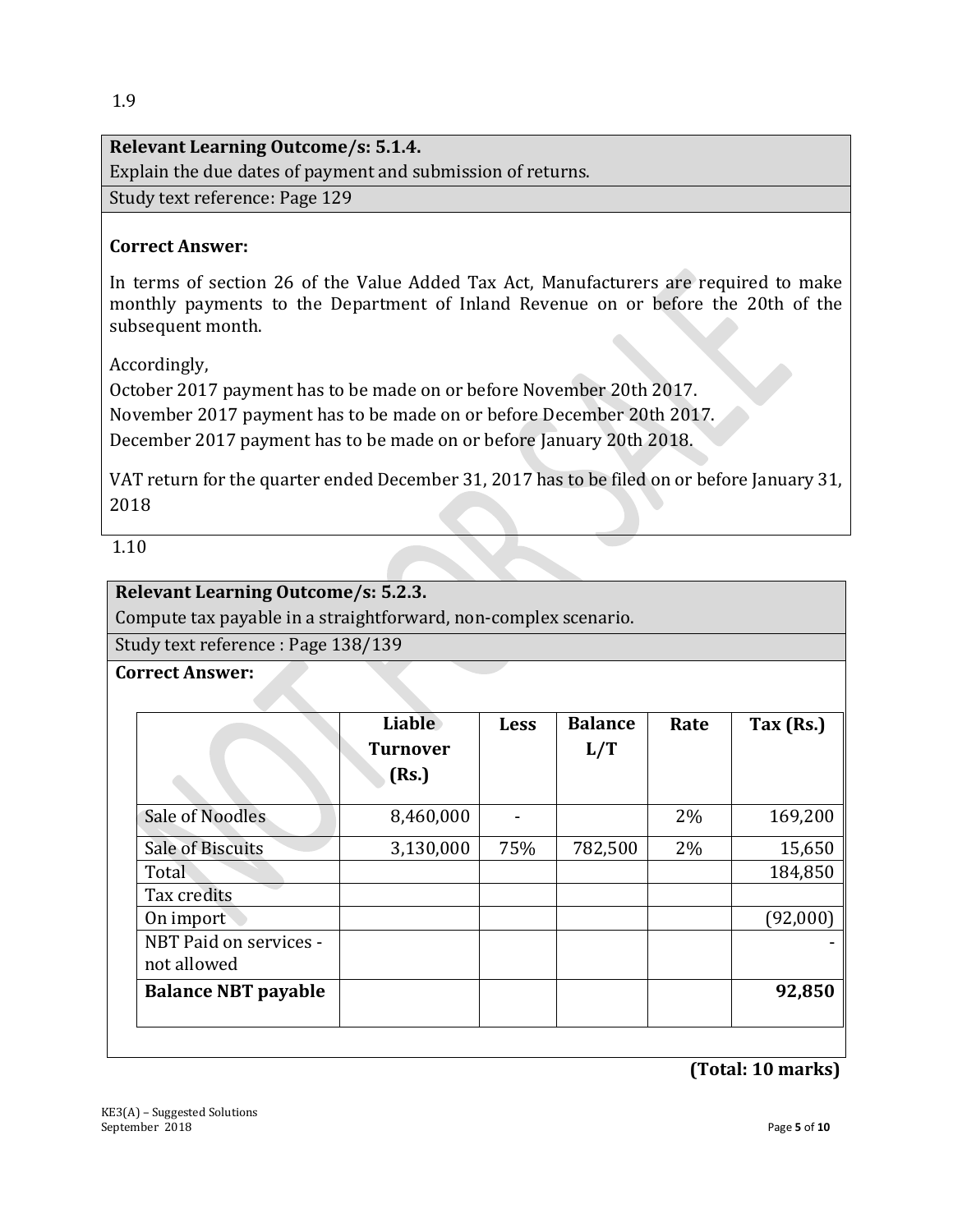| <b>Relevant Learning Outcome/s: 3.1</b>                                        |
|--------------------------------------------------------------------------------|
| Basic understanding of income tax liability of a Resident Company (non-complex |
| straightforward scenario)                                                      |
| Study text reference: Page 34/66/90/98                                         |

#### **Answer 02**

# **Mathurata Importers (Pvt) Ltd Computation of Gross Income Tax liability for the Year of Assessment 2017/18**

|                                                  |            | Rs.       | Rs.       |
|--------------------------------------------------|------------|-----------|-----------|
|                                                  |            | $+$       |           |
| Net Profit as per Accounts                       |            | 1,425,000 |           |
| Less: Separate Sources of Income                 |            |           |           |
| Interest income (Gross)                          |            |           | 1,800,000 |
| Foreign dividend                                 |            |           | 300,000   |
| Add:                                             |            |           |           |
| Foreign Travel -                                 | 48,000     |           |           |
| Restricted to 2% Business Profit for             |            |           |           |
| previous year                                    |            |           |           |
| 2,100,000 x 2%                                   | (42,000)   |           |           |
| Disallowed                                       | 6,000      | 6,000     |           |
| Tools purchased                                  | Disallowed | 34,000    |           |
| Not entitled to renewal allowance in this        |            |           |           |
| year                                             |            |           |           |
| Lease interest                                   |            | 122,000   |           |
| Lease allowance                                  |            |           |           |
| Lease rental value                               |            |           |           |
| $(50,000 \times 36)$                             | 1,800,000  |           |           |
|                                                  |            |           |           |
| $1/5$ <sup>th</sup> of the Lease value           | 360,000    |           |           |
| Lease rental paid (50,000 x 11)                  | 550,000    |           |           |
| Amount claimed (1/5 <sup>th</sup> or amount paid |            |           | 360,000   |
| which ever lower)                                |            |           |           |
| Donation                                         | Disallowed | 300,000   |           |
|                                                  |            | 1,887,000 | 2,460,000 |
| <b>Adjusted Loss from trade</b>                  |            | (573,000) |           |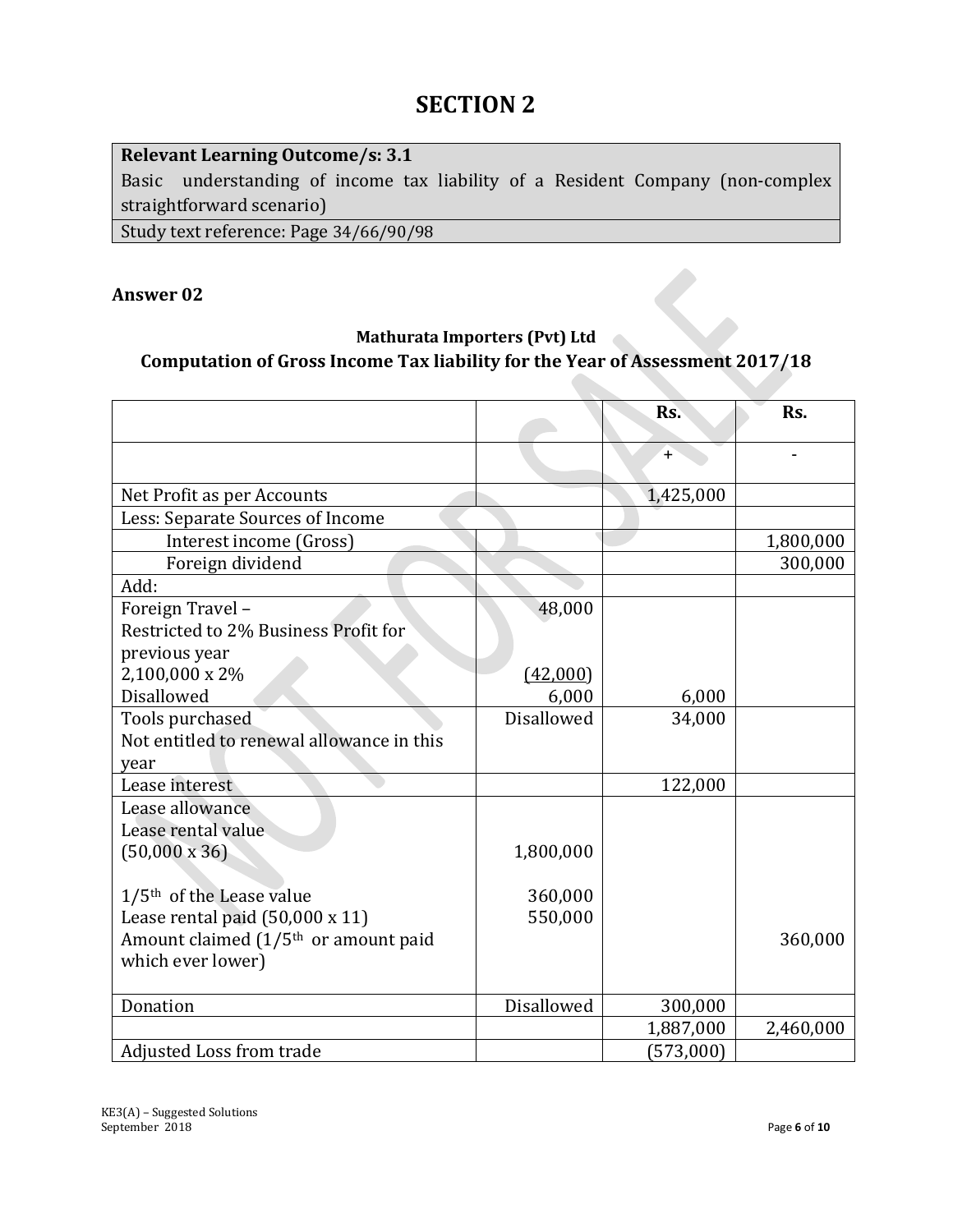| <b>Computation of Income Tax Liability</b>      |                                                            |           |  |
|-------------------------------------------------|------------------------------------------------------------|-----------|--|
| Adjusted business profit                        |                                                            | Nil       |  |
| Interest income                                 |                                                            | 1,800,000 |  |
| Dividend Income - foreign                       | Exempt                                                     |           |  |
| <b>Total Statutory Income</b>                   |                                                            | 1,800,000 |  |
| <b>Less: Statutory Deductions</b>               |                                                            |           |  |
| Loss for the year                               | 573,000                                                    |           |  |
| Restricted to 35% from TSI (1,800,000 x<br>35%) | 630,000                                                    |           |  |
| Loss claim for the year                         | 573,000                                                    | (573,000) |  |
| <b>Assessable Income</b>                        |                                                            | 1,227,000 |  |
| Less: Qualifying Payments                       |                                                            |           |  |
| Donation to approved charity                    | Not entitled<br>to claim,<br>since made in<br>kind (goods) | Nil       |  |
| <b>Taxable Income</b>                           |                                                            | 1,227,000 |  |
| Tax liability at 28%                            |                                                            | 343,560   |  |
|                                                 |                                                            |           |  |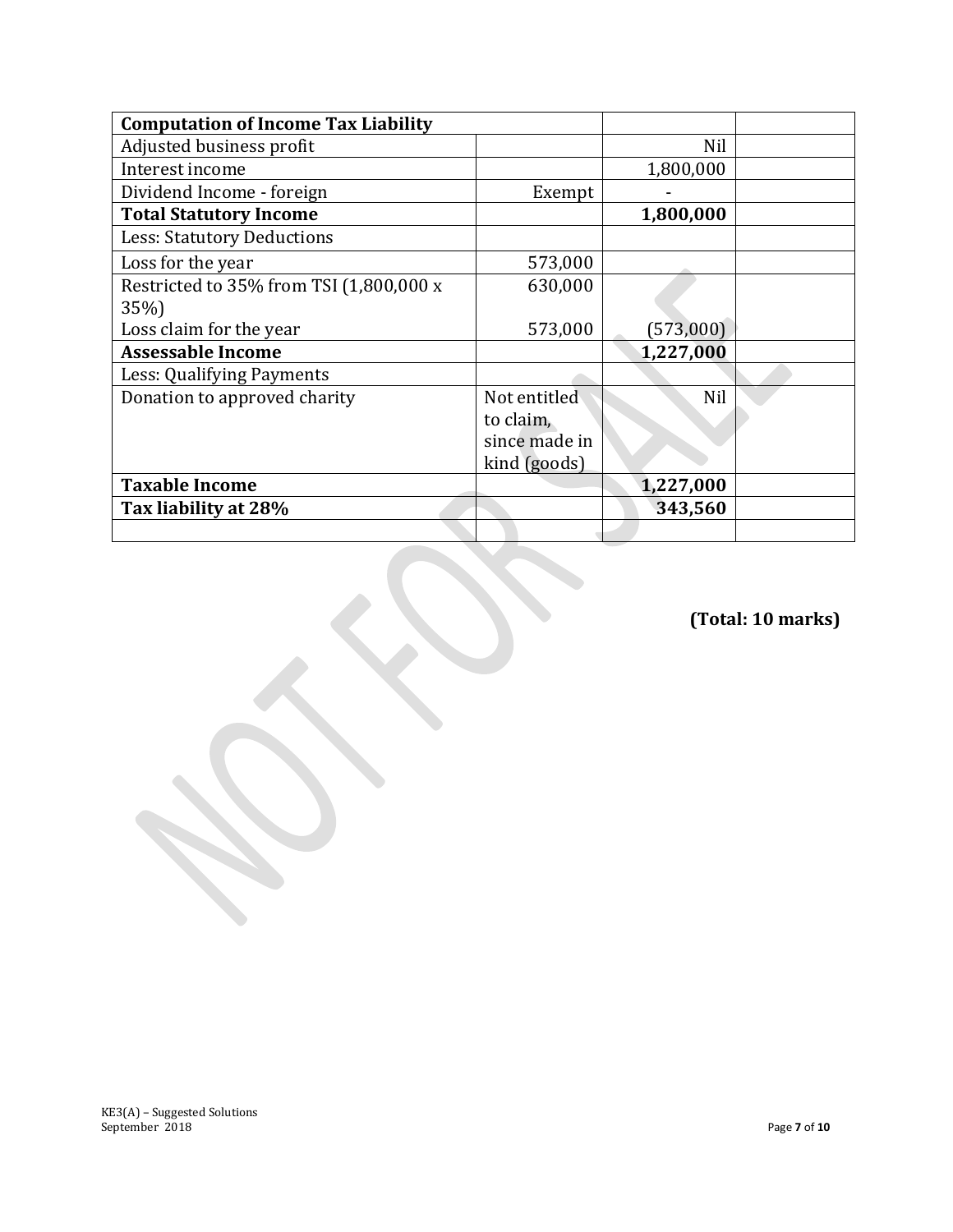#### **Answer 03**

## **Relevant Learning Outcome/s:**

2.2 Statutory income form sources of profits & income listed in the Inland Revenue Act

- 2.3 Total statutory income, assessable income and taxable income
- 2.4 Gross income tax and balance tax payable

Study text reference: Page 43/50/62-69/74

#### **Mr. Perera Y/A 2017/18 - Computation of Income Tax Liability, Tax Credit & Balance Tax Payable**

|                                               |                                 |           | Rs.       |
|-----------------------------------------------|---------------------------------|-----------|-----------|
| <b>Sources of Income</b>                      |                                 |           |           |
| <b>Employment income</b>                      |                                 |           |           |
| <b>Gross Salary</b>                           | 160,000 x 12                    | 1,920,000 |           |
| Actual fuel cost reimbursement                | 380,000                         |           |           |
| Exempted up to Rs.50,000 per month            | 600,000                         |           |           |
| <b>Housing benefit</b>                        |                                 |           |           |
| <b>Rating Assessment + Rates</b>              | 390,000                         |           |           |
| Gross Rent paid by the Employer               | 360,000                         |           |           |
| Whichever is higher                           | 390,000                         |           |           |
| Maximum Taxable Rental Value as               |                                 |           |           |
| Remuneration exceeds Rs. 1.8 million          | 180,000                         |           |           |
| Less: Rent paid by the Employee               | 108,000                         |           |           |
| Therefore liable Housing Benefit              |                                 | 72,000    |           |
| Medical bill payment of Rs. 80,000 on account | Not an employment               |           |           |
| of injured caused during work                 | benefit                         | -         |           |
| Credit Card Reimbursement on cost of official | Not an employment               |           |           |
| Rs. 162,000                                   | benefit                         |           |           |
| Gift Received Rs. 100,000                     | Not Taxable                     |           |           |
| <b>Total employment income</b>                |                                 |           | 1,992,000 |
| <b>Rent income</b>                            |                                 |           |           |
| <b>Rental Value</b>                           | $300,000 + (300,000$<br>$*30\%$ | 390,000   |           |
| Less: Rates                                   |                                 | (90,000)  |           |
|                                               |                                 | 300,000   |           |
| Less: 25% Repairs Allowance                   |                                 | (75,000)  |           |
| Net Rent                                      |                                 | 225,000   | 225,000   |
| <b>Profit from Furnishing</b>                 |                                 |           |           |
| Gross Rent paid                               |                                 | 420,000   |           |
| Less: Rental value                            |                                 | (390,000) |           |
|                                               |                                 | 30,000    |           |
| Less: Upkeep expenses                         |                                 | (20,000)  |           |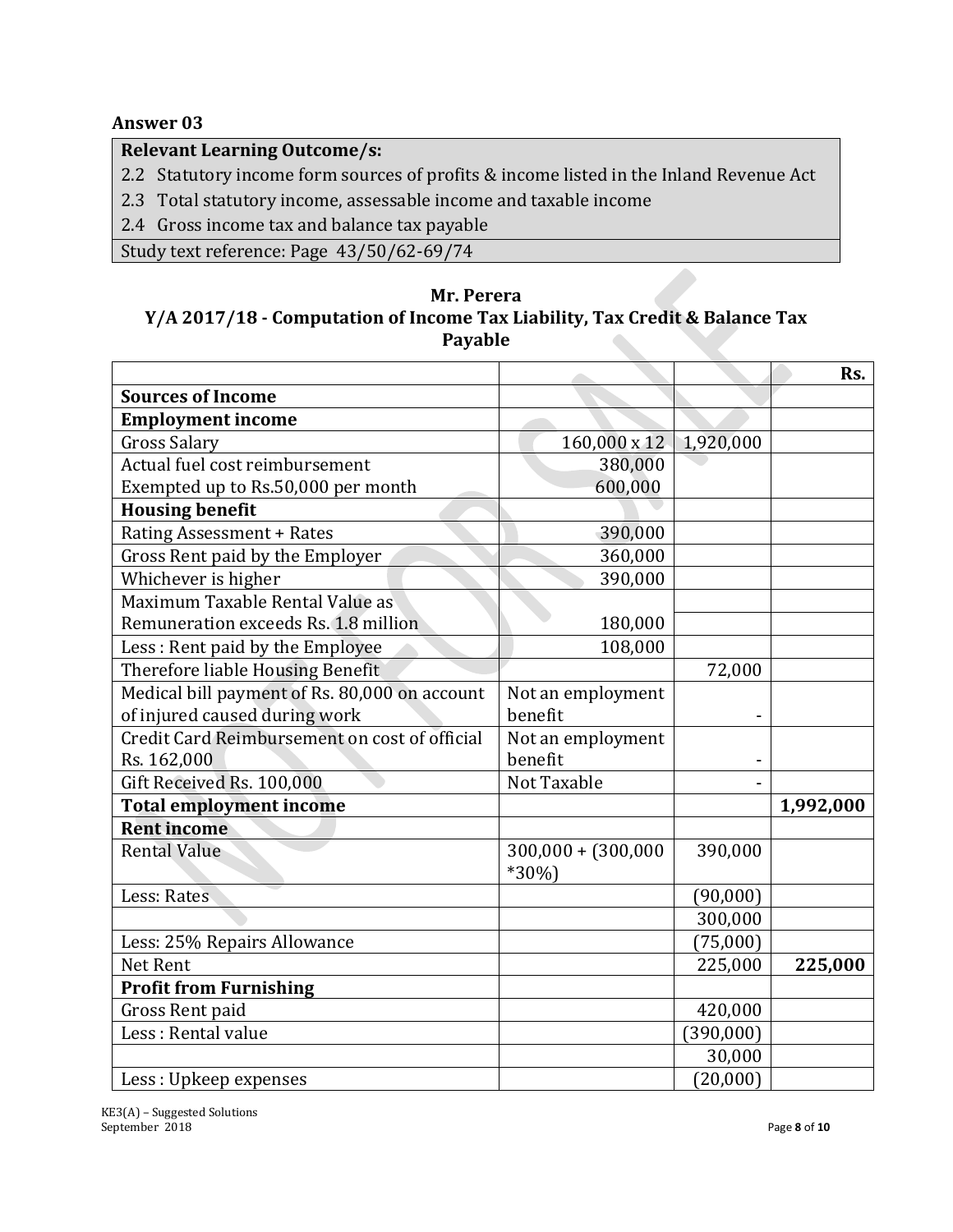|                                                |                         | 10,000    | 10,000     |
|------------------------------------------------|-------------------------|-----------|------------|
| <b>Interest income</b>                         | 190,000 - 150,000       |           | 40,000     |
| Dividend received - in foreign currency        | Exempt                  |           |            |
| <b>Business income</b>                         |                         |           |            |
| Net Profit as per Accounts                     |                         | 990,000   |            |
| (Add/Less) Allowable / Disallowable            |                         |           |            |
| <b>Expenses</b>                                |                         |           |            |
| Telephone & Electricity - Related to Residence | Not Allowed             |           |            |
|                                                | $(572,000 \times 85\%)$ | 486,200   |            |
| <b>Purchase of Computer</b>                    | Disallowed - capital    |           |            |
|                                                | nature                  | 128,000   |            |
| <b>Depreciation Allowance</b>                  |                         |           |            |
| Computer                                       | 128,000 x 25%           | (32,000)  |            |
| Accounting Profit from Disposal of Van         |                         | (580,000) |            |
| <b>Tax Profit on Disposal of Asset</b>         |                         |           |            |
| Sales proceeds                                 | 1,100,000               |           |            |
| Less: TWV (1,300,000 - (1,300,000 x 20% x 2)   | 780,000                 |           |            |
| Tax profit on Disposal of Van                  |                         | 320,000   |            |
| <b>Adjusted Profit from Profession</b>         |                         |           | 1,312,200  |
| <b>Statutory Income</b>                        |                         |           | 3,579,200  |
| Add: Child Income                              |                         |           |            |
| <b>Ground Rent income</b>                      |                         |           | 60,000     |
| <b>Total Statutory Income</b>                  |                         |           | 3,639,200  |
| <b>Less: Statutory Deductions</b>              |                         |           |            |
| Annuity                                        |                         |           | (300, 000) |
| Interest Paid on housing loan                  |                         |           | (95,000)   |
| <b>Assessable income</b>                       |                         |           | 3,244,200  |
| <b>Tax Free Allowance</b>                      |                         |           | (500,000)  |
| Less: Qualifying Payments                      |                         |           |            |
| <b>Employment Income Relief</b>                |                         |           | (250, 000) |
| Capital Repayment of loan, up to 600,000 is    |                         |           | (270,000)  |
| deductible for professional's housing loan     |                         |           |            |
| <b>Taxable income</b>                          |                         |           | 2,224,200  |
| <b>Tax liability</b>                           |                         |           |            |
| First Rs. 500,000 at                           | 4%                      | 20,000    |            |
| Next Rs. 500,000 at                            | 8%                      | 40,000    |            |
| Next Rs. 242,000 at                            | 12%                     | 29,040    |            |
| Business Income U.S 59 B or U.S 59F            | 12%                     | 117,864   |            |
| ${(225,000 + 10,000 + 40,000 + 1,312,200 +$    |                         |           |            |
| $60,000$ ] - $(300,000 + 95,000 + 270,000)$    |                         |           |            |
|                                                |                         |           |            |
|                                                |                         |           | 206,904    |
| <b>Less: Tax credits</b>                       |                         |           |            |
| <b>PAYE</b>                                    |                         |           | (140,000)  |

KE3(A) – Suggested Solutions September 2018 **Page 100 of** *10* **of** *10* **of** *10* **of** *10* **of** *10* **of** *10* **of** *10* **of** *10* **of** *10* **of** *10* **of** *10* **of** *10* **of** *10* **of** *10* **of** *10* **of** *10* **of** *10* **of** *10* **of** *10* **of** *10* **of** *10* **of** *10* **of** *10* **of** *10* **of** *1*